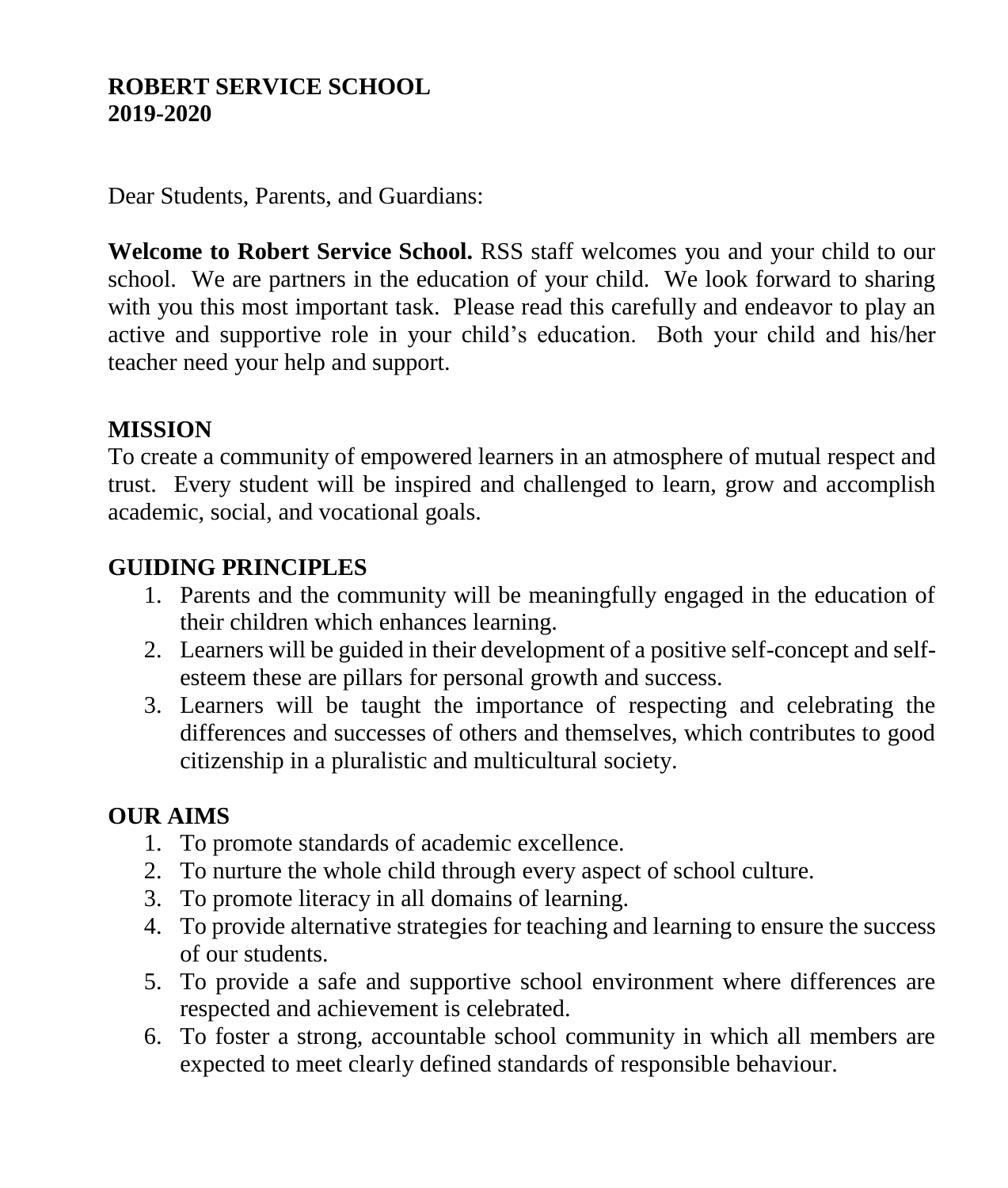7. To foster active and open lines of communication among all stakeholders in the success of Robert Service School, including students, parents, staff and the community at large.

# **THE FOUR GOLDEN RULES**

Everyone, child or adult, in this school, has the right to be safe and happy so that we can work and learn. The following Four Golden Rules have been adopted by the students, staff and parents of the Robert Service School in an effort to ensure the maintenance of an environment conducive to developing competence, creativity, cooperation, confidence, and caring in all members of our learning community:

- Respect yourself and others
- Follow instructions
- Keep hands and feet to yourself
- Use appropriate language

This year, each class will develop its own set of rights and responsibilities reflecting developmental understanding in a way that is meaningful and relevant.

# **PLAYGROUND RULES**

- play safely
- **share equipment**
- treat everyone as you wish to be treated
- **dress appropriately**
- stay in the fenced area (ie: boardwalks, parking lots and bootrooms are not supervised areas)
- bikes are not allowed in playground area
- no snowball throwing as well as rocks, sand, sticks, etc.
- no play fighting or rough play
- use washrooms by gym doors ask first
- give a permission note from home to the teacher on duty before leaving the playground area
- skateboards, pogo sticks, and scooters are not allowed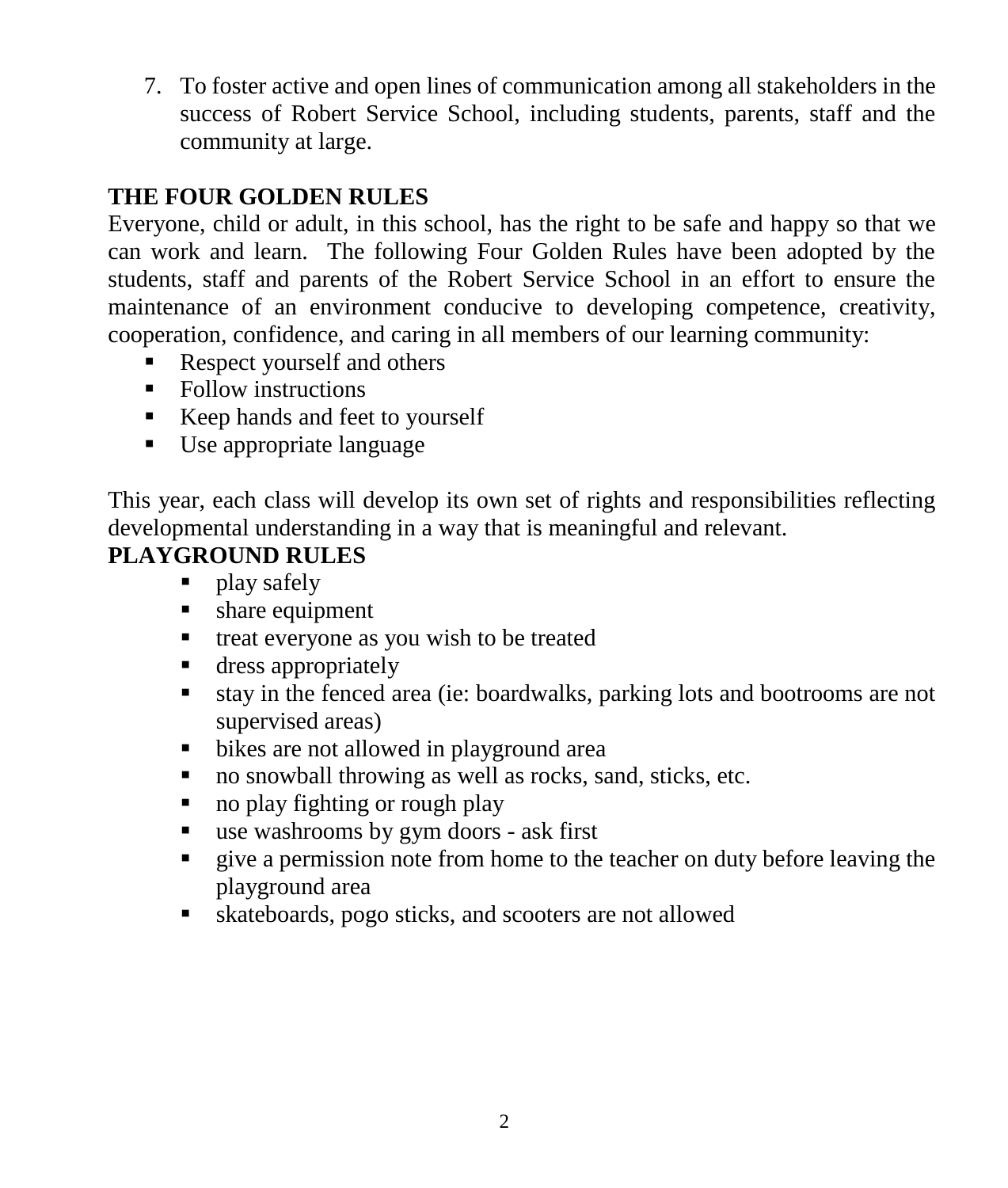# **GRADES 4-6 LUNCH ROUTINES**

Students who live in town are expected to go home for lunch unless parents have made arrangements with the office. After students arrive back at school, they are required to remain on the playground until the bell.

Students who remain at the school for lunch will:

- remain sitting at their desks and eat their lunch
- not food swap and take home uneaten food
- clean up their area: put lunch supplies away, clean recyclable materials, flatten juice boxes, put into recycle/compost bins
- play/read quietly until the lunch supervisor says, it's time to clean up and get dressed to go outside
- NOT throw things, run around, or yell
- $\blacksquare$  line up at the door patiently until the teacher dismisses you
- go to the playground and remain there until the bell

Students who continually disregard the lunch-at-school routines will lose the privilege to eat lunch at school. Parents will have to make alternate arrangements for them if they live out of town.

## **OTHER RULES**

- students enter and exit building by their assigned boot room doors
- always walk down the hallways
- indoor shoes must be worn in the school at all times for safety, physical education and fire drill purposes
- outdoor footwear is carried through the hallways to the class or left in the bootrooms and put on the shelf
- no gum in school
- W.I.T.S. teachers will encourage students to use their WITS whenever possible. This gives students the opportunity to learn to solve minor problems by them self.

WITS is an abbreviation for: **W**- Walk away

 **I** - Ignore them

- **T** Tell them to stop
- **S - S**eek help (ask a staff member for help)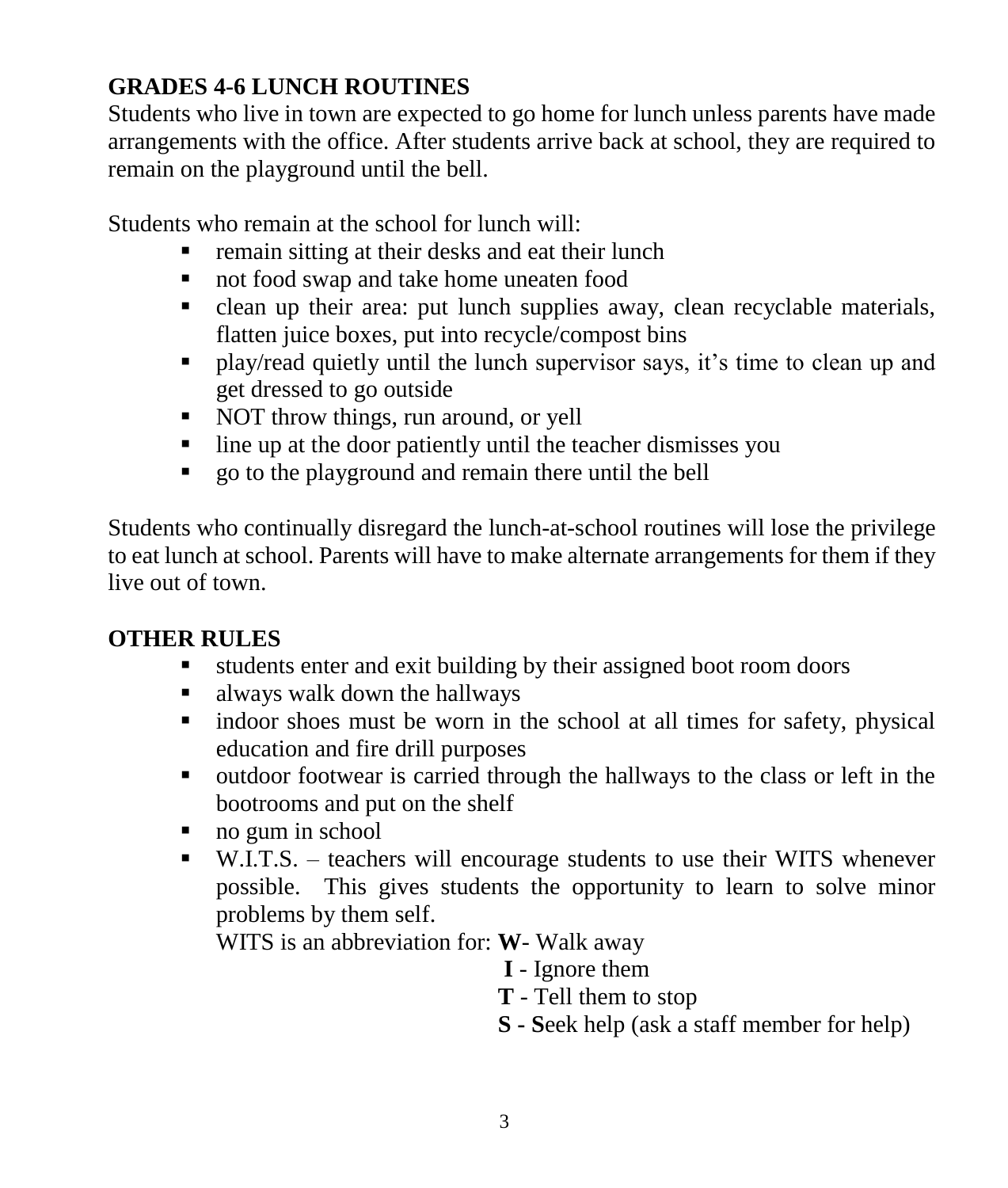## **GENERAL**

## **Lates**

Classes begin promptly at 8:40 a.m. Students who arrive late for school can cause a disruption in learning and teaching, not only for the late arrival, but also for the students whose day has already begun. **Students that are late must go to the office for a**  welcome slip. We urge you to ensure your child arrives at school by 8:30 a.m.

## **Notification of Lates or Absences**

Please call 993-5435 before 8:30 a.m. (answering machine available 24 hrs), send an email to [paulette.michaud@yesnet.yk.ca](mailto:paulette.michaud@yesnet.yk.ca) and [sonja.stephenson@yesnet.yk.ca,](mailto:sonja.stephenson@yesnet.yk.ca) or send the student with a note to explain lates.

- Inform us in writing or e-mail outlining any holiday plans and their duration.
- Ensure the office has up-to-date information regarding emergency contacts.

## **Change of Address/Phone**

For your child's safety, please inform the school whenever you have a phone or address change. Please inform us as well if your emergency contact has a phone change. Please keep the office up-to-date if your child's living arrangements change i.e., changes in custody.

## **Medications at School**

If, for any reason your child must take medication during school hours, with or without staff assistance, a medication form must be completed, signed and a copy kept on file at the office. Please request a medication form from the office.

#### **Cold or Rainy Weather**

Schools in the Yukon are never closed on scheduled school days due to extreme cold weather. During severe weather conditions of -30º C or colder, or heavy rain, students will be allowed indoors upon arrival and recesses will be held in the school.

#### **Peanuts/Nuts**

We have students at our school with life threatening allergies to peanuts, nuts and peanut oils. **Please do NOT send lunches, snacks and foods to school containing nuts or nut products**. Snacks of any kind are not to be eaten on the buses.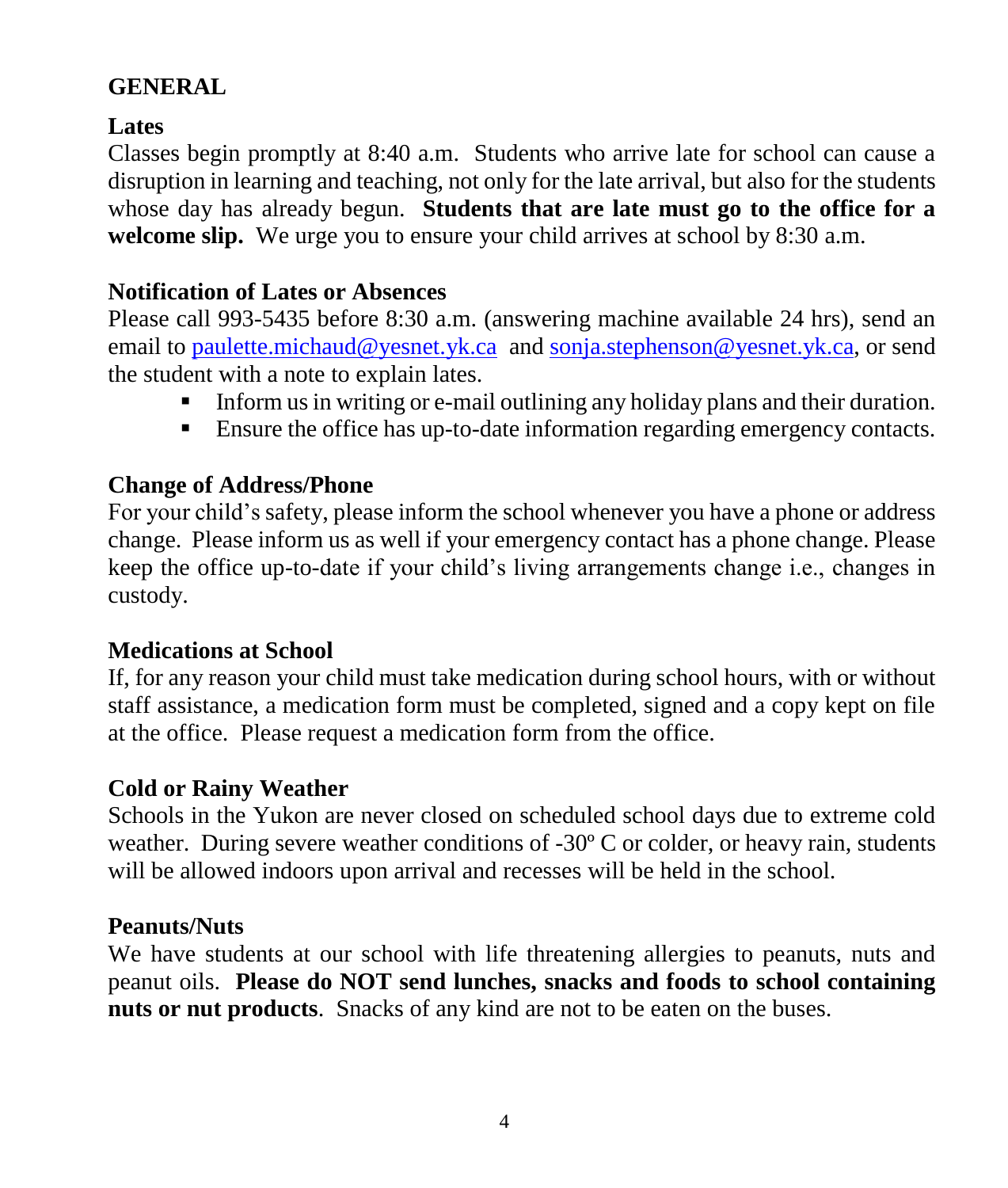#### **Injuries in the School**

If your child is hurt during school hours, the injury will be assessed and appropriate action taken. If the injury is serious, parents will be notified. **It is important that the office has your current contact information on file.**

#### **After School Activities**

Students may choose to stay after school for scheduled activities. Parental consent is required. Children are not allowed to phone home for permission to go to someone else's house after school, due to the busy nature of the school office and phone. The school office is closed at 4:00 p.m. so the office phone is generally not available to students after 4:00 p.m.

#### **Academic Honesty**

Plagiarism and cheating are unacceptable practices. This includes but is not limited to: cheating on tests; copying another student's homework or assignment; and the copying or borrowing of materials from a book, journal, internet or other published source without proper recognition.

#### **Dress Code**

Robert Service School believes that a student's personal appearance has an impact on his/her attitude as well as behaviour. Respect for both the individual and the school is manifested in an attitude of attire. Items of clothing displaying or insinuating vulgar or profane language, racist or sexual images, violence or instruments of violence, alcohol, drugs or drug paraphernalia and other offensive images are not acceptable.

#### **Inappropriate Language**

All persons are expected to use appropriate, respectful language at all times within the school building, on the school bus, during school-sponsored activities and events, and on the playground. Profane and/or obscene language and/or gestures will not be tolerated.

#### **Hats and/or Head-coverings**

Hats and/or head-coverings are not permitted in any learning environment inside the school. Non-compliance will result in the hat or head-covering being confiscated. Exceptions to this policy need to be approved by the Administrator after discussions with the student's parent or guardian.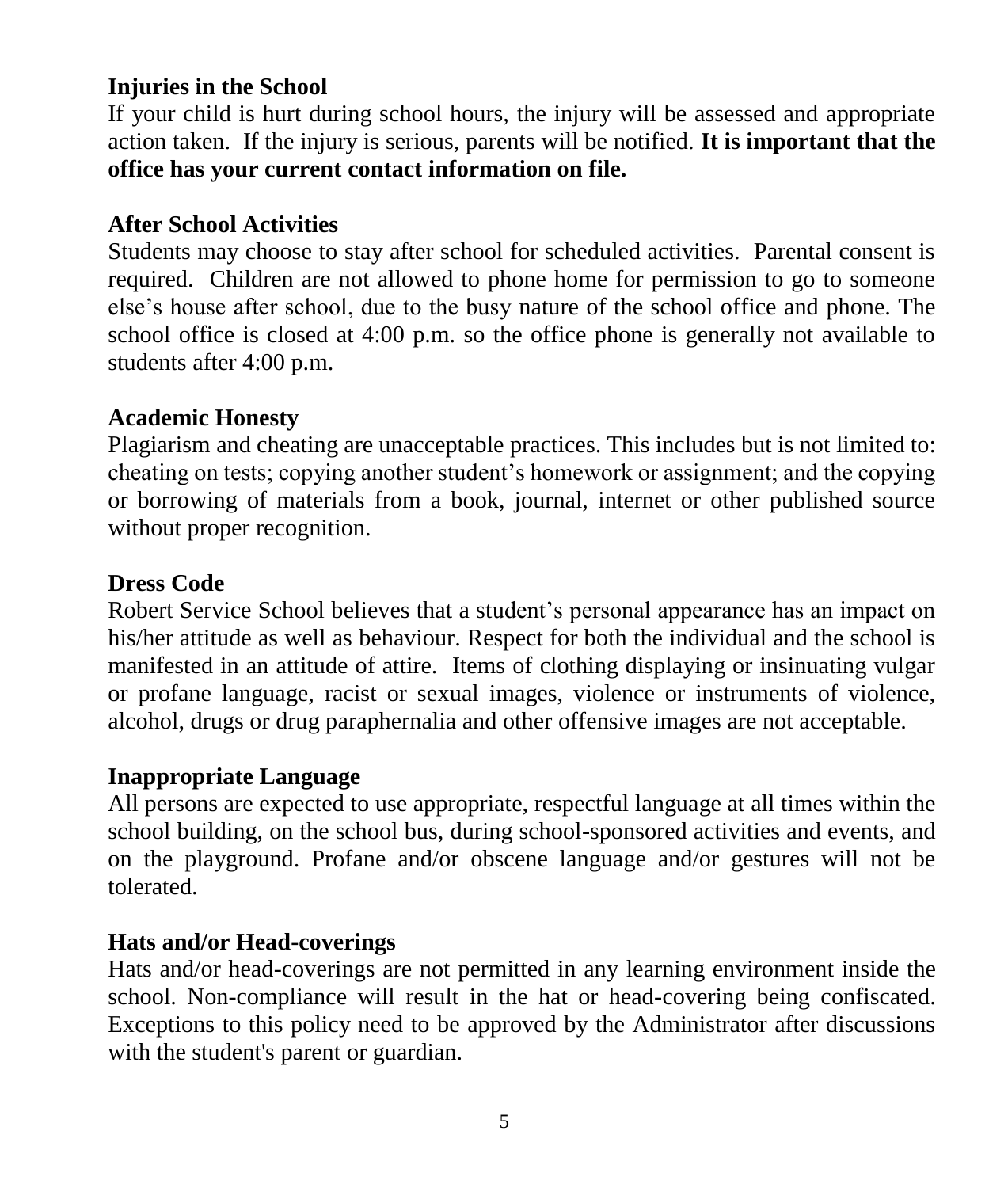#### **Electronic Devices**

Teachers will have the final say on whether or not the use of personal electronic devices is allowed in their classrooms or not. This may vary from class to class. If used inappropriately (playing games, snap chat, taking photos unrelated to school activities, texting, phone calls, etc.), the device must be put away, or it will be taken away until the end of class. A reoccurrence may result in the device being confiscated and returned to the student's parent/guardian.

#### **Exam Policy**

Students are expected to write all exams during regular exam schedules. Exemptions or date changes will not be made for predictable circumstances (travel, student employment, truancy, etc.) without prior administrative approval for such circumstances.

## **RESPONSE TO INAPPROPRIATE STUDENT BEHAVIOUR**

RSS has started implementing Restorative Approaches and Practices (RAP) as a proactive and more Culturally Inclusive approach to managing inappropriate school behaviour. Administering RAP as an alternative behaviour management tool for discipline allowed for building more positive, respectful relationships between all parties involved. Students took more ownership and responsibility for their actions that caused harm. There is support from staff to continue to implement RAP and to align it with the implementation of Positive Behaviour Intervention and Support (PBIS). These approaches are used to manage inappropriate student behaviour in a more positive manner. This year, we will work towards bringing our school community closer by working together as a staff to develop school wide expectations using PBIS, use positive language with students, and teach PBIS lessons to all students.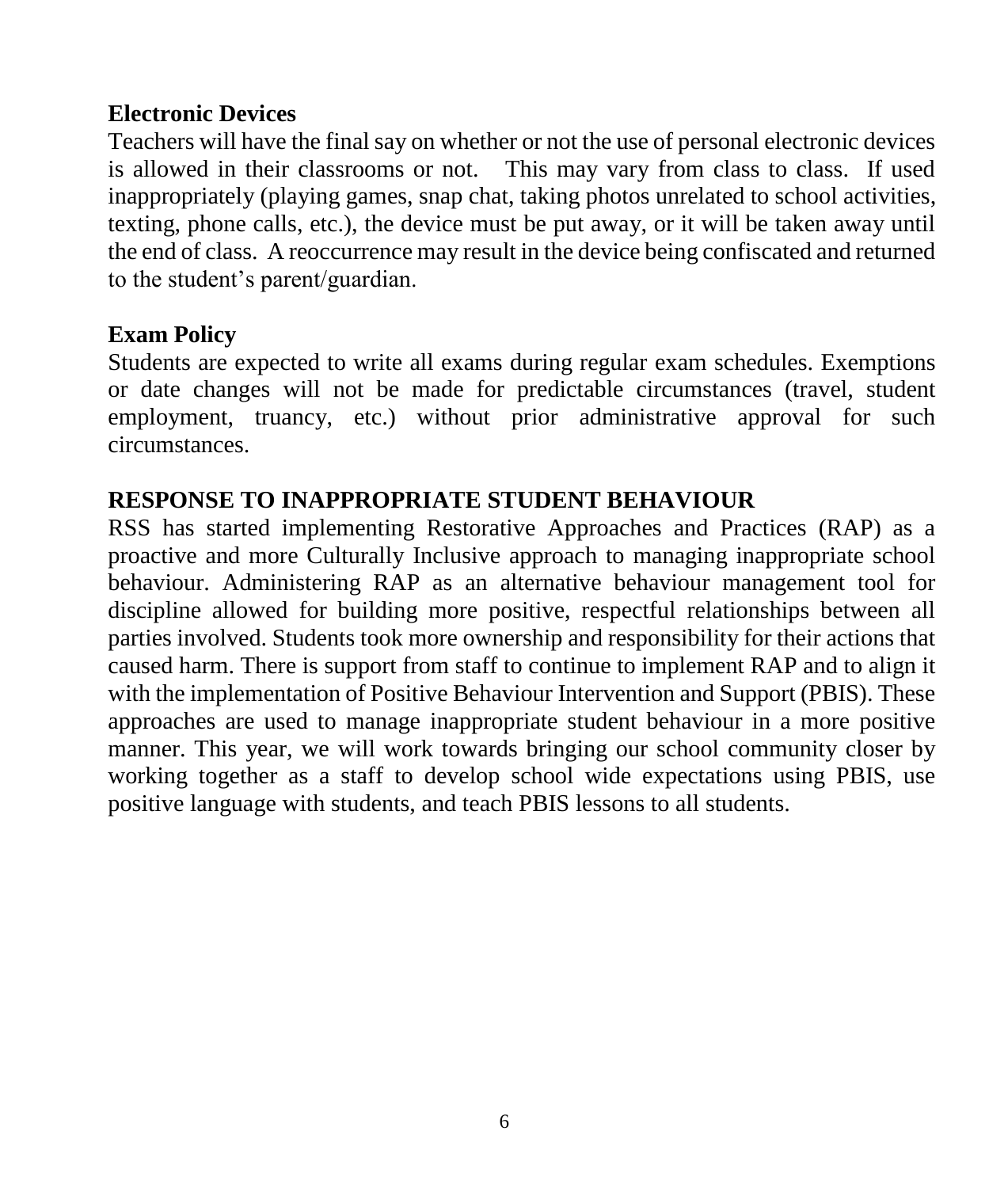# **2019-2020 SCHOOL CALENDAR**

| <b>Start of School</b>                           | Wednesday August 21, 2019   |
|--------------------------------------------------|-----------------------------|
| Labour Day - School Closed                       | Monday, September 2, 2019   |
| Non-instructional day $-$ No school for students | Monday September 23, 2019   |
| Thanksgiving Day - School Closed                 | Monday, October 14, 2019    |
| Non-instructional day $-$ No school for students | Friday, November 8, 2019    |
| <b>Statutory Holiday - School Closed</b>         | Monday, November 11, 2019   |
| Christmas Break - School Closed                  | Monday, December 23, 2019   |
| <b>School Reopens</b>                            | Monday, January 6, 2020     |
| Non-instructional day $-$ No school for students | Friday, January 24. 2020    |
| Non-instructional day $-$ No school for students | Thursday. February 20, 2020 |
| Heritage Day - School Closed                     | Friday, February 21, 2020   |
| Spring Break - School Closed                     | Monday, March 16 - 20, 2020 |
| <b>Statutory Holiday - School Closed</b>         | Friday, April 10, 2020      |
| Easter Monday - School Closed                    | Monday, April 13, 2020      |
| <b>School Reopens</b>                            | Tuesday, April 14, 2020     |
| Non-instructional day $-$ No school for students | Friday, May 15, 2020        |
| Victoria Day - School Closed                     | Monday, May 18, 2020        |
| Last day of School                               | Thursday, June 4, 2020      |